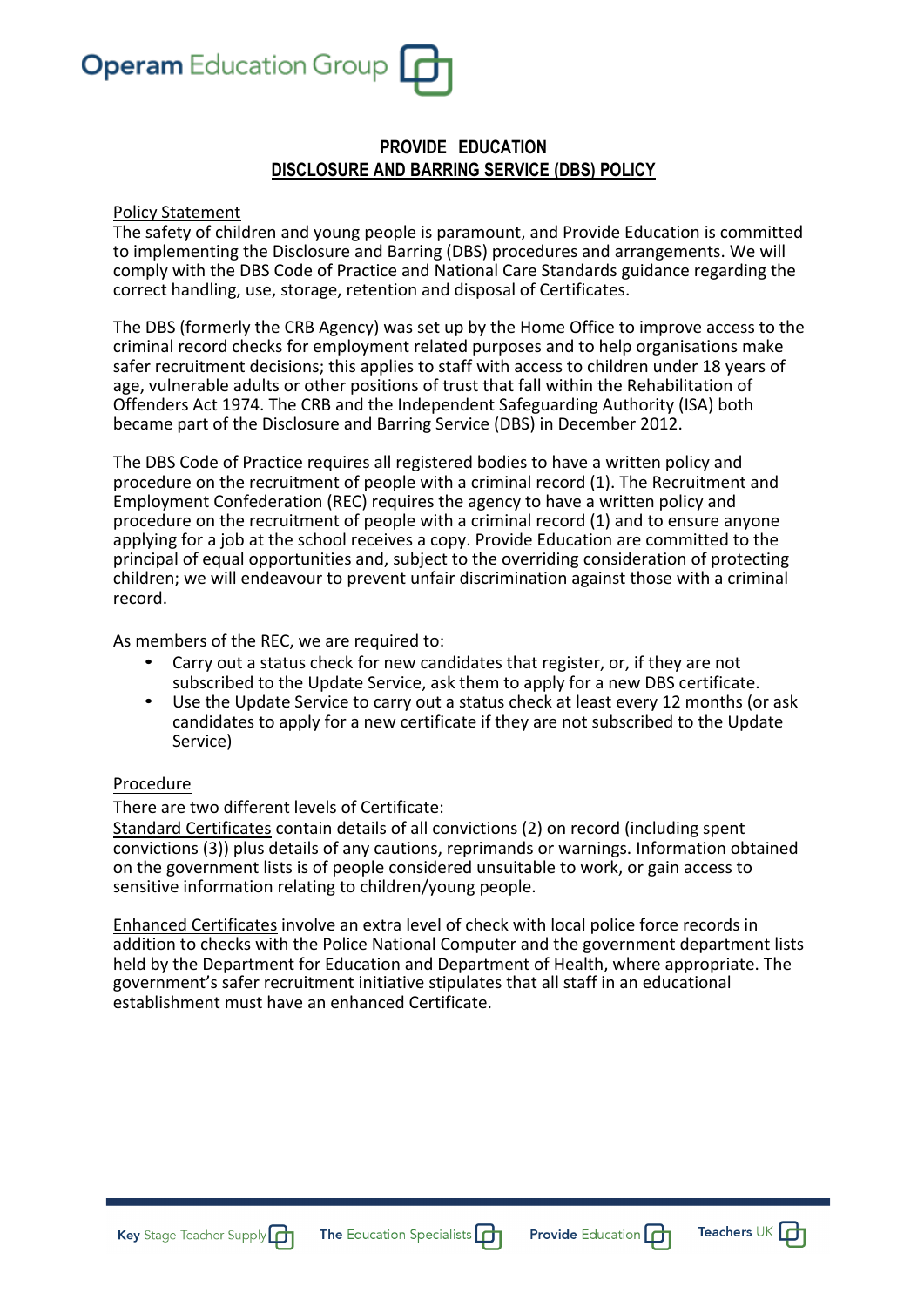

#### Recruitment of Staff

Provide Education are an equal opportunities employer. It is our aim to request applicants to disclose certain information regarding any previous criminal records they may hold. Having a criminal record will not necessarily bar applicants from working in schools. All information declared will only be considered in the light of its relevance to the post for which they are applying. It will depend on the circumstances, background of the offence(s) and the time elapsed. In most cases a particular conviction will be of no relevance and can be disregarded for the purpose of the application. Candidates must clearly state on their application form any unspent convictions or cautions. Provide Education comply with the DBS Code of Practice.

All candidates will be required to complete an enhanced disclosure. This asks for a declaration by the applicant to disclose any convictions, cautions, reprimands or final warnings which would not be filtered in line with current guidance. Those who are subscribed to the DBS Update Service will have a status check performed on the relevant DBS certificate.

If a candidate declares any unspent convictions/cautions at registration which would not be filtered in line with current guidance and is relevant to the post for which they are applying, they would be deemed unsuitable to be placed in a school and their application would be withdrawn.

#### Renewal of DBS Certificates

The guidance for schools makes the following reference to DBS checks:

"A DBS certificate must be obtained from the candidate before or as soon as practicable after appointment. Alternatively, if the applicant has subscribed to it and gives permission, the school or college may undertake an online update check through the DBS Update Service. Individuals can join the DBS Update Service when applying for a new DBS check; this will allow them to reuse this check when applying for similar jobs. With the individual's consent, their employer can go online and carry out a free instant check to see if a new certificate is required"

Under previous DfE statutory guidance for schools, CRB checks were described as having a three year shelf life. This guidance has been repealed. The DBS states that DBS certificates have no end date. This means that consideration now needs to be given to how long individuals should be able to rely on an existing DBS certificate before a fresh status check is carried out or a new certificate is obtained. Provide Education perform status checks on all certificates subscribed to the Update Service. These checks are carried out at least every 6 months.

DBS certificates become invalid if the candidate has a gap of three months or more in education based employment (excluding the 6 week summer break for schools). In these circumstances a new disclosure certificate must be obtained if the current certificate cannot be verified by the candidate's subscription to the Update Service.

Key Stage Teacher Supply



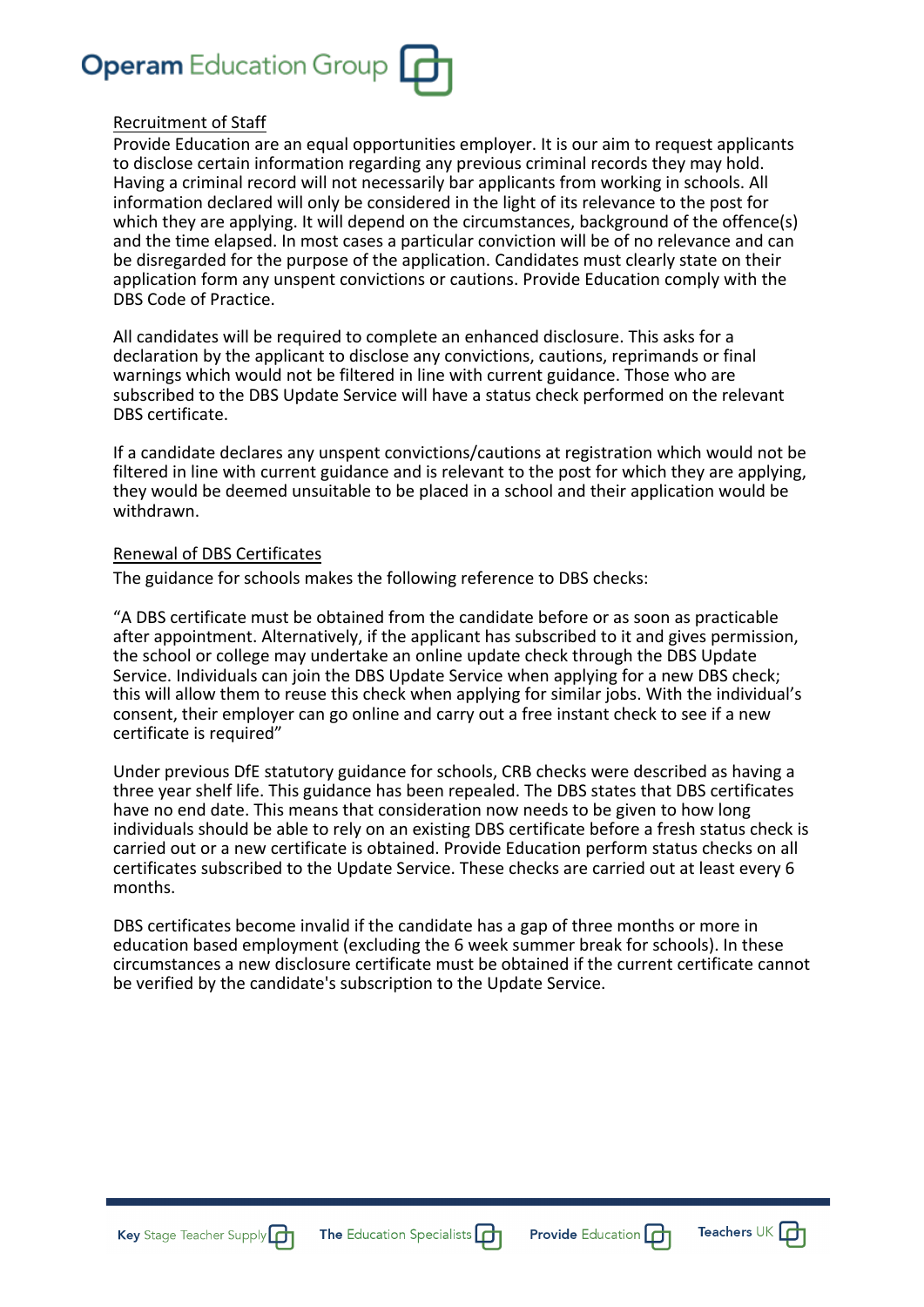

#### Check on Staff Recruited from Abroad

If an applicant has not previously lived in the UK, no purpose will be served by seeking a DBS check on arrival. The person will not have a criminal record in this country, nor will he/she appear on the Barred List or the Protection of Children's Act List. If the teacher has lived in this country previously, a Barred List Check can be done immediately. Those who have not lived here previously should contact their embassy to seek a letter of good conduct. Where an applicant is from a country where criminal record checks cannot be made, extra care must be taken in taking up references and conducting other background checks including asking probing questions at interview. Provide Education will also make an application for an enhanced DBS Certificate as part of our recruitment process.

#### Storage and Access

Certificate information should be kept securely, in lockable, non-portable, storage containers with access strictly controlled and limited to those who are entitled to see it as part of their duties.

#### Handling

In accordance with section 124 of the Police Act 1997, certificate information is only passed to those who are authorised to receive it in the course of their duties. We maintain a record of all those to whom certificates or certificate information has been revealed and it is a criminal offence to pass this information to anyone who is not entitled to receive it.

In addition, organisations that require retention of certificates in order to demonstrate 'safer recruitment' practice for the purpose of safeguarding audits may be legally entitled to retain the certificate. This practice will need to be compliant with the Data Protection Act, Human Rights Act, General Data Protection Regulation (GDPR), and incorporated within the individual organisation's policy on the correct handling and safekeeping of DBS certificate information.

#### Usage

Certificate information is only used for the specific purpose for which it was requested and for which the applicant's full consent has been given.

DBS checks showing criminal convictions or cautions must be faxed securely to a school so that they can confirm that they are willing to accept the work seeker.

#### Retention

Once a recruitment (or other relevant) decision has been made, we do not keep certificate information for any longer than is necessary. This retention will allow for the consideration and resolution of any disputes or complaints, or be for the purpose of completing safeguarding audits.

Throughout this time, the usual conditions regarding the safe storage and strictly controlled access will prevail.





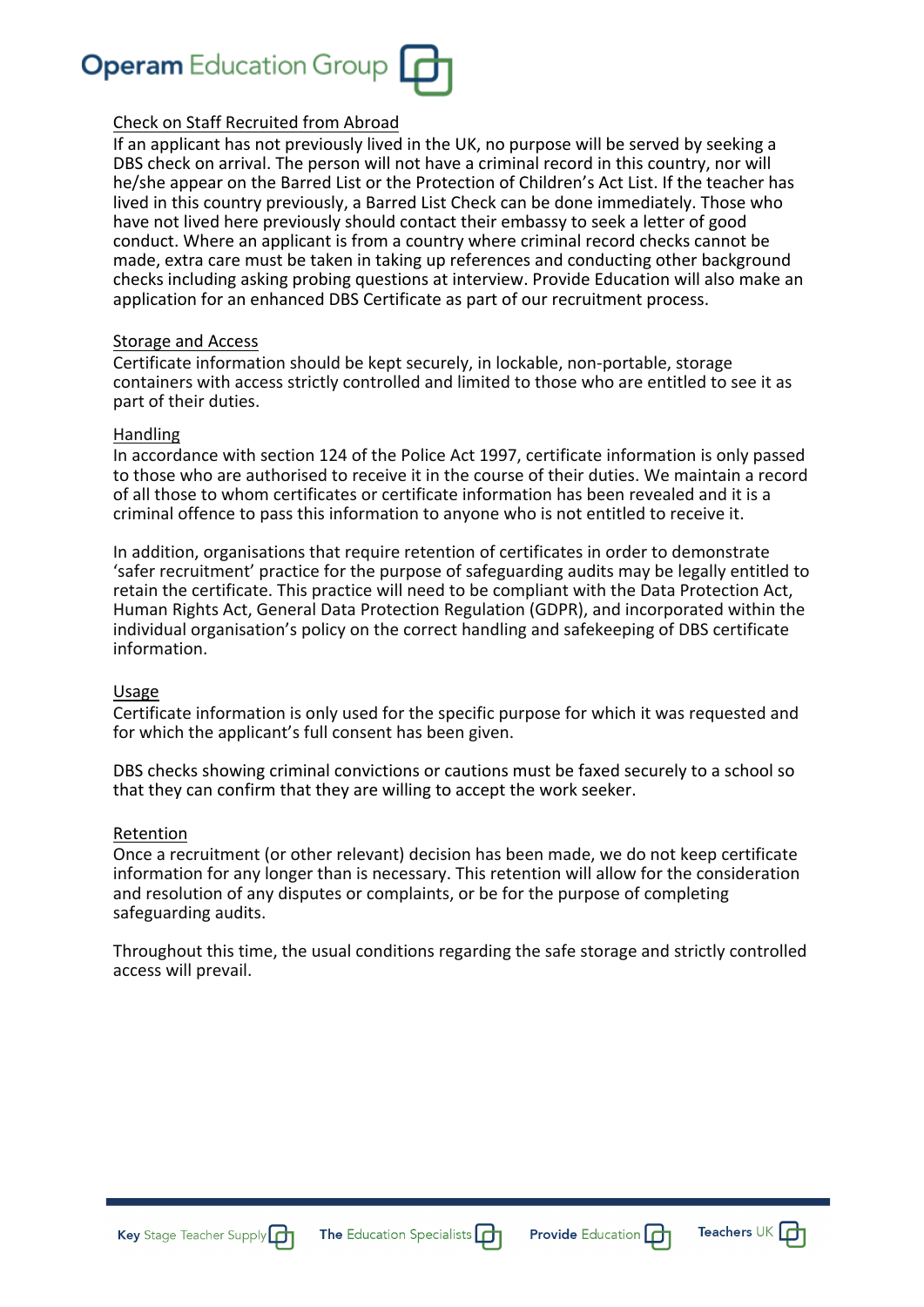

#### Disposal

Once the retention period has elapsed, we will ensure that any DBS certificate information is immediately destroyed by secure means, for example by shredding, pulping or burning. While awaiting destruction, certificate information will not be kept in any insecure receptacle (e.g. waste bin or confidential waste sack).

We will not keep any photocopy or other image of the certificate or any copy or representation of the contents of a certificate. However, not withstanding the above, we may keep a record of the date of issue of a certificate, the name of the subject, the type of certificate requested, the position for which the certificate was requested, the unique reference number of the certificates and the details of the recruitment decision taken.

1, A criminal record is a record of a person's convictions, whether spent or unspent, under the Rehabilitation of Offenders Act 1974, cautions, reprimands, final warnings and other non-conviction information such as acquittals.

2. A criminal conviction is a finding of guilty by a criminal court. Criminal convictions form part of the criminal record.

3. Spent convictions happened sometime ago and normally no longer need to be revealed. The Rehabilitation of Offenders Act 1974 gives people with criminal records the right not to disclose them after a rehabilitation period. However, there are exemptions and Provide Education has the right to ask employees and those offered employment for such information.

4. A Barred List check ISA DfeS list of people who are banned from working with children (s.142 check)

#### Adult and Child Workforce

Child workforce checks are mandatory for our enhanced DBS applications. Adult workforce checks are required in addition when an agency worker will be working in relevant regulated activity with adults. We refer to the DBS guide to relevant workforce roles prior to submitting a DBS application. The REC also have guidance on this.







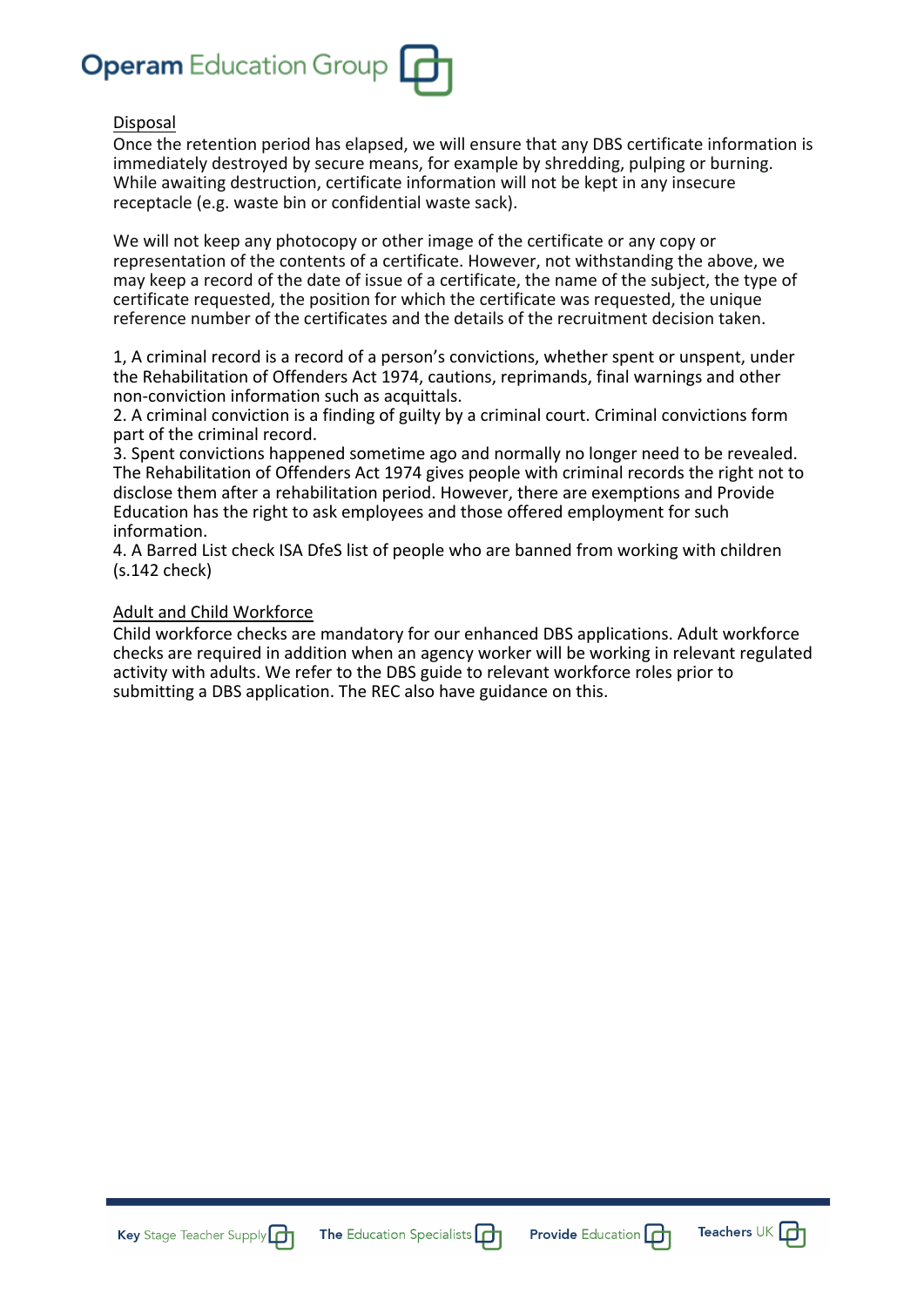

# **PROVIDE EDUCATION DISCLOSURE AND BARRING SERVICE (DBS) POLICY**

#### APPENDIX A – FREQUENTLY ASKED QUESTIONS

#### **How long does it take to receive my DBS Certificate?**

On average the process can take 3-4 weeks (but may take longer if you have lived at various addresses).

#### **What do I receive from the DBS?**

You will receive a certificate from the DBS stating whether or not you have a police record and, where appropriate, will confirm that your details have been checked against the list of those banned from working with vulnerable adults or children. In order for Provide Education to verify the DBS certificate you must contact head office for them to take a copy.

#### **Is my DBS Certificate portable?**

Yes, if you register with the DBS Update Service. Further details can be found at https://www.gov.uk/dbs-update-service

## **What happens if I have a previous conviction(s)?**

Having a criminal record will not necessarily stop you from working with Provide Education. This will depend on the circumstances and background of the offence(s) and the time elapsed.

#### **What happens if I have a criminal conviction during employment?**

It is important, if you have a criminal conviction, that you disclose this information to Provide Education as soon as possible. You will be asked to attend an interview to explain the background and circumstances regarding the conviction.

#### **Who will know about my criminal record?**

If a criminal record is revealed through a DBS check, the Managing Director and the HR Manager will know the details of the convictions.

## **The information on my Certificate is wrong – what can I do?**

If you think that any information contained on your Certificate is wrong, please contact the DBS Certificate Dispute line on 0870 9090 778 who will advise on their dispute procedures.

## **Can I refuse to apply for a Certificate?**

It is compulsory to check your details against the list of people banned from working with children. Provide Education is obliged to insist on a DBS Certificate from all agency workers.